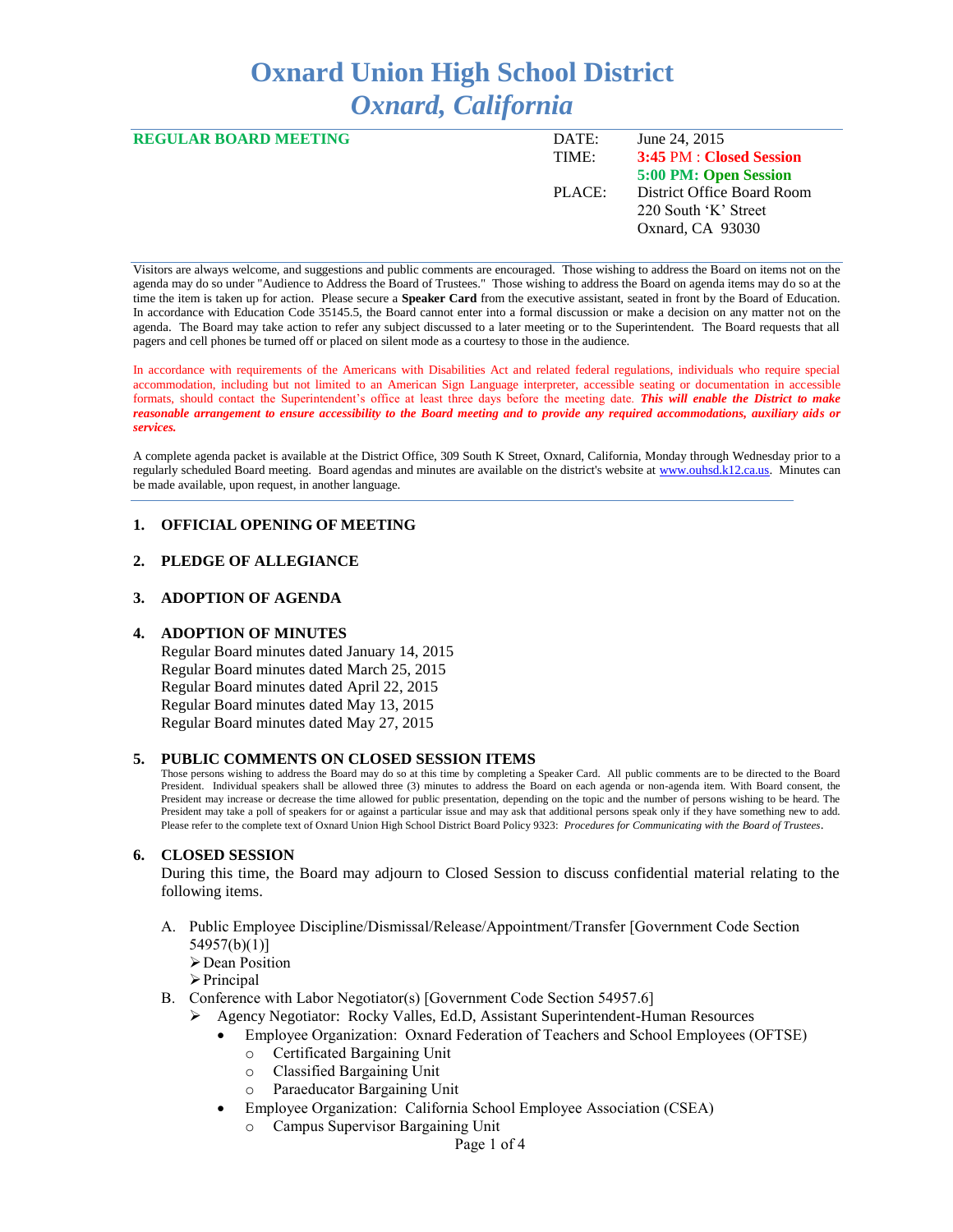## Board Meeting Agenda June 24, 2015

- C. Student Personnel: [Education Code §35146, 48912, 48919]
- D. Consideration of Confidential Student Issues Other Than Expulsion and Suspension, Pursuant to Education Code §35146

## **7. RECONVENE IN PUBLIC: REPORT ON CLOSED SESSION ACTION**

#### **8. PUBLIC COMMENTS TO ADDRESS THE BOARD OF TRUSTEES**

Those persons wishing to address the Board may do so at this time by completing a Speaker Card. All public comments are to be directed to the Board President. Individual speakers shall be allowed three (3) minutes to address the Board on each agenda or non-agenda item. With Board consent, the President may increase or decrease the time allowed for public presentation, depending on the topic and the number of persons wishing to be heard. The President may take a poll of speakers for or against a particular issue and may ask that additional persons speak only if they have something new to add. Please refer to the complete text of Oxnard Union High School District Board Policy 9323: *Procedures for Communicating with the Board of Trustees.*

#### **9. SUPERINTENDENT'S REPORT**

General Report: Gabe Soumakian, Ed.D.

#### **10.REPORTS TO THE BOARD**

- A. 2015 State of the Region Report from the Ventura County Civic Alliance David Maron
- B. Oxnard #8 Site Selection and Funding Options Steve Dickinson
- C. Summer School Update Lisa Salas Brown
- D. District Overarching Goals for 2014-2015 Gabe Soumakian, Ed.D.
- E. Review District Organizational Charts Gabe Soumakian, Ed.D.

## **11. CONSENT CALENDAR**

#### **Administrative Services**

- A. Consideration of Approval of Authorization of Signatures
- B. Consideration of Approval to Award Contract to E.J. Harrison and Sons for District-Wide Trash Pick-Up Services
- C. Consideration of Approval of Agreement between Oxnard Union High School District/Oxnard Adult School and Lazer Broadcasting for Advertisement of Classes
- D. Consideration of Approval of 2015-2016 Education Protection Account (EPA) Spending
- E. Consideration of Approval of Renewal of Agreement between Oxnard Union High School District and Ventura County Office of Education for ESCAPE Financial and Payroll/Personnel System for the 2015/16 School Year
- F. Consideration of Approval of Donations, May 19 June 15, 2015
- G. Consideration of Approval of Purchase Orders and Direct Pays, May 29 June 10, 2015
- H. Consideration of Approval of Surplus Property, March 17 June 15, 2015

## **Educational Services**

- I. Consideration of Approval of Non-Public School Placement for Student Case #42 according to the Recommendation of the Student's IEP Team and the Director of Special Education.
- J. Consideration of Approval of Agreement between Oxnard Union High School District and STAR of CA for Behavioral Services
- K. Consideration of Approval of Agreement between Oxnard Union High School District and Abbott & Burkhart Therapy
- L. Consideration of Approval of Agreement between Oxnard Union High School District and Cathleen Lewis for Visual Impairment Services
- M. Consideration of Approval of Agreement between Oxnard Union High School District and Oxnard Marriott for Workability
- N. Second Amendment to Agreement for Services between the Oxnard Union High School District and the State of California, Department of Rehabilitation for Transition Partnership Program (TPP)
- O. Consideration of Approval of Agreement between Oxnard Union High School District and Gary Katz for Independent Educational Evaluation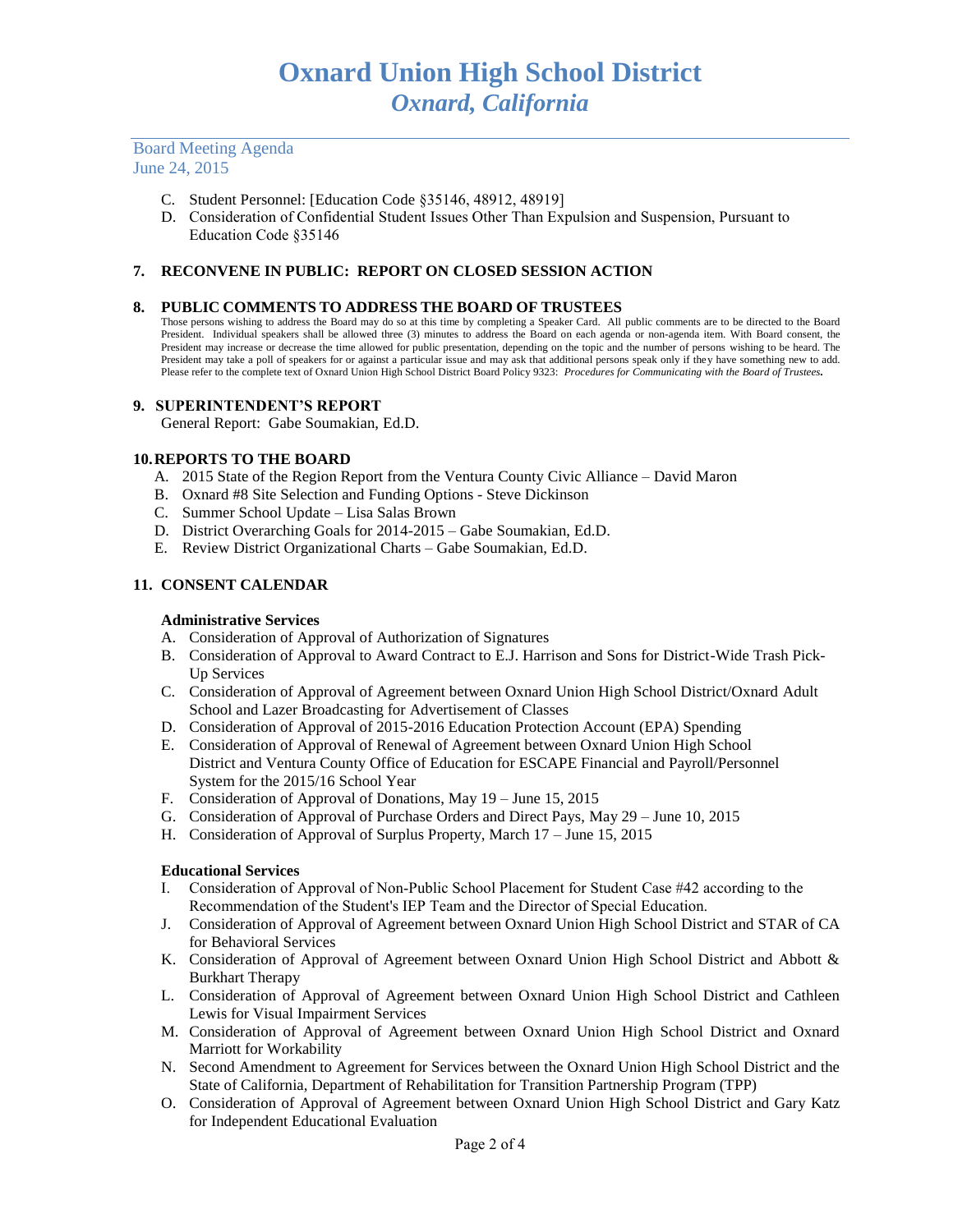#### Board Meeting Agenda June 24, 2015

- P. Consideration of Approval of Agreement between Oxnard Union High School District and KeyData Systems for the 2015-16 School Year
- Q. Consideration of Approval of 2015 Oxnard Union High School District Graduates
- R. Consideration of Approval of 2015-2016 Designation of CIF Representatives to League

## **21st Century Learning & Innovation**

- S. Consideration of Approval of Stipulated Student Expulsion(s) by Agreement of the School Principal, the Student, and the Students' Parent/Guardian, as per Board Policy 5144, Section 22
- T. Consideration of Approval of the Agreement between Oxnard Union High School District and Digital Edge Learning for the digiCOACH Annual License
- U. Consideration of Approval of the Agreement between Oxnard Union High School District and School Innovations & Achievement for the Annual Attention2Attendance Software and Services
- V. Consideration of Approval of Agreement between Oxnard Union High School District and Ventura County Office of Education to provide CAL-SAFE (California School Age Families Education) Services for 2015-16 at all high schools
- W. Consideration of Approval of Agreement between Oxnard Union High School District and Ventura County Sheriff's Department to provide a School Resource Officer at Rio Mesa High School for the school year 2015-16

## **Human Resources**

X. Consideration of Approval of Certificated and Classified Personnel

## **12. ACTION ITEMS**

## **Educational Services**

A. Consideration of Adoption of the Proposed Local Control Accountability Plan for the 2015-16 School Year

## **21st Century Learning & Innovation**

B. Consideration to Approve the 2015-2018 Agreement between Oxnard Union High School District and HOBSONS Naviance, Inc. for NAVIANCE SUCCEED

## **Administrative Services**

- C. Consideration of Approval of the Adopted Budget, Fiscal Year 2015-2016
- D. Consideration of Approval of Change Order to S. C. Anderson, Inc. for Installation of Paving Stones (pavers) in Lieu of Concrete in the Courtyards and Walkways at Rancho Campana High School
- E. Consideration of Approval of Agreement between Oxnard Union High School District and Stantec for Consulting Services for Oxnard #8 Site Selection
- F. Consideration of Adopting an Approved List of Memberships, Conferences, Workshops or Meetings Board Members May Attend

## **Human Resources**

G. Consideration of Approval of Dean/Associate Principal positions

## **Board of Trustees**

H. Consideration of Adoption of Board Bylaw 9324: *Minutes and Recordings*, [First Reading]